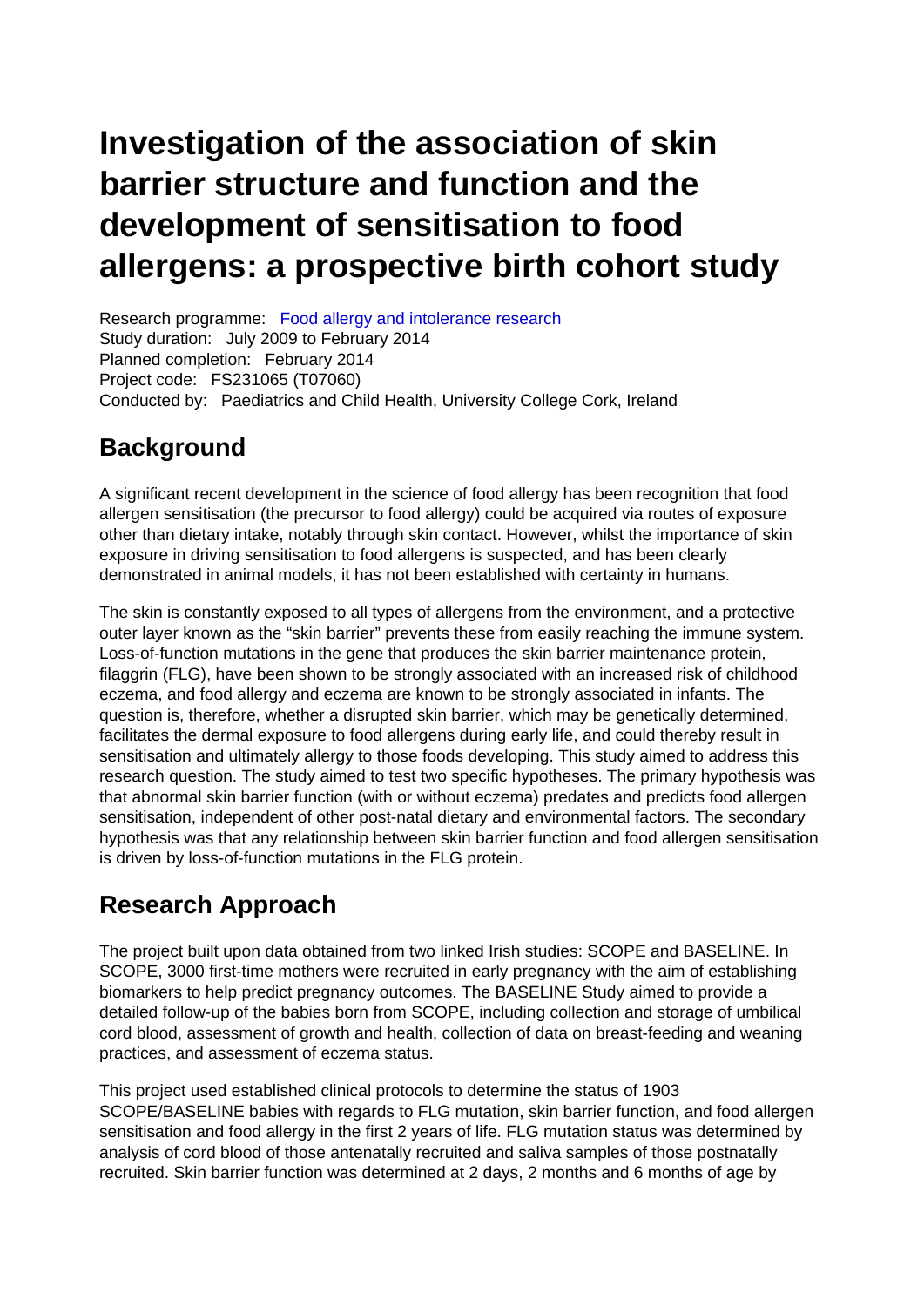measuring the amount of water lost from the skin using a procedure known as Transepidermal Water Loss (TEWL). Food allergen sensitisation status was determined by Skin Prick Tests (SPTs) and blood tests for Specific Immunoglobulin E (SpIgE) antibodies at 2 years of age. Children whose parents reported adverse reactions to foods during the study underwent Double-Blind Placebo-Controlled Food Challenges (DBPCFCs) in order to determine their food allergic status.

The researchers anticipated that this prospective assessment would allow the genetic and functional status of skin barrier function to be determined and to identify whether these can be used as a means of categorising the children into groups according to their relative risk of developing food allergies.

#### **Results**

The study showed that of 1,259 infants who underwent skin prick tests at two years of age, 79 infants had positive results to at least one food (6.27%). The most prevalent food sensitisations were to hen's egg 3.82%, peanut 2.62% and cow's milk 0.95%

Of these infants, 52 (4.13%) were diagnosed as food allergic as a result of oral food challenges. The most prevalent food allergens were egg (2.87%), peanut (1.75%), milk (0.95%) and fish (0.16%). There were no cases of wheat or soya allergy in the cohort.

For the TEWL readings and food sensitisation, there was a statistically significant difference in mean TEWL values at two months between those who were sensitised and those who were not sensitised at two years. The two and six month values were higher in infants who had food sensitisation at two years compared to those who did not.

For the TEWL readings and food allergy, there was a statistically significant difference in mean TEWL values at two and six months between those with food allergy and those without. Again, as with the sensitisation results, mean TEWL was higher in those with food allergy compared to those without.

Results also showed that a higher proportion of those with food allergy were also diagnosed with atopic dermatitis at each of the different time points; 6 months (70%), 12 months (68.6%) and 24 months (63.5%).

There was a significant difference in association between FLG and TEWL at two months. Those with an FLG mutation gene had a higher mean TEWL reading (13.6g/water/m2) compared with those without the FLG mutation gene (10.93g/water/m2). Results also showed that the change of TEWL value between birth and two months was higher in those with the FLG mutation gene compared to those without.

Overall the results indicated that those with FLG mutation had a higher proportion of atopic dermatitis (from two months onwards) compared with those without the mutation gene. FLG mutation was also significantly associated with food allergy at two years: 11.8% of those with the mutation gene had food allergy and 4.2% of those without the mutation gene had food allergy.

## **Published Papers**

- 1. Kelleher, M., O'Carroll, M., Murray, D.; et al. (2012). Establishing normal values for newborn transepidermal water loss using the Cork BASELINE birth cohort study. Allergy, 67, SI Supplement: 96, (140-140) doi: 10.1111/pde.12106
- 2. Kelleher, M., Galvin, A. D., Murray, D.; et al. (2013). Early Life Transepidermal Water Loss (TEWL) Values Can Predate Atopic Dermatitis At Six and Twelve Months in Asymptomatic Infants: Results From the Baseline Study. Journal of Allergy and Clinical Immunology, 131